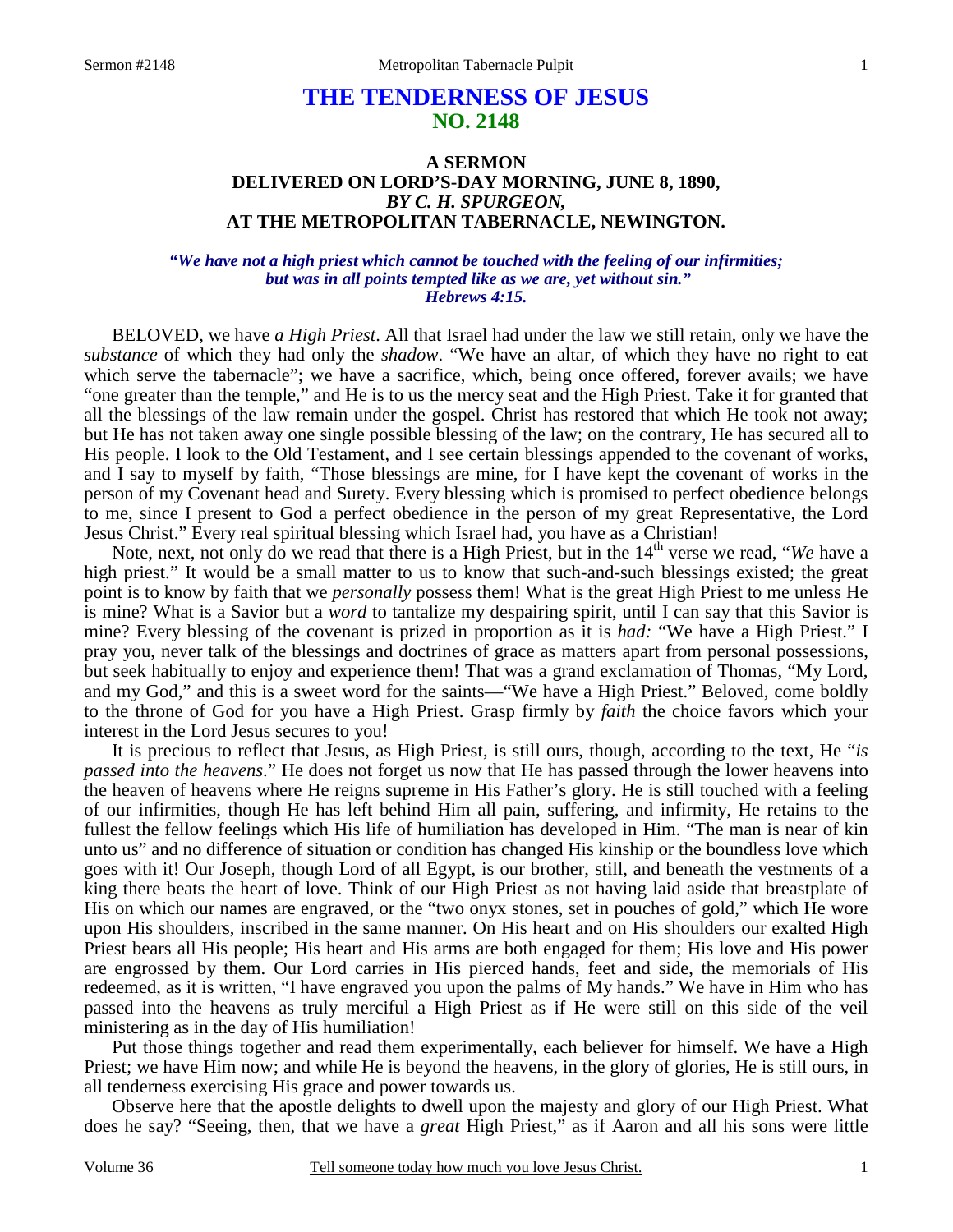personages compared with Him! In Jesus, the Son of God, we have "a great High Priest." The long succeeding line of priests called of God to stand before Him in the holy place on earth have all passed away; but we have "a great High Priest," seeing He never dies. These men were all faulty; but we have a "great High Priest," who is absolutely perfect! These men did but humbly represent Him, as in a dewdrop the sun may be reflected; but He is the true High Priest between God and man, and therefore the epithet "*great*" is put before His name as it could not be before any other.

 He is "the great High Priest," for He has passed, not within a material veil into some inner sanctuary encompassed with curtains, but into the heavens where God dwells! His name is *Jesus!* There is His manhood; He was born of a woman to save His people from their sins. But we read further, "Jesus, *the Son of God*." There is His Deity. He is the Only-Begotten of the Father; as glorious in His Godhead as He is gracious in His manhood.

 Paul delights to dwell upon these points of glory. But when he has done so, it seems to occur to him that when we consider the greatness of our High Priest, some poor trembling sinners may be afraid to draw near to Him; and the apostle ever has a longing eye towards drawing souls to Jesus. Therefore he falls back upon our Lord's tenderness. Great as He is, our High Priest is not one who "cannot be touched with the feeling of our infirmities." He puts a negative on that fear which might naturally arise in trembling bosoms. This morning, being myself more than usually compassed with infirmities, I desire to speak, as a weak and suffering preacher, of that High Priest who is full of compassion; and my longing is that any who are low in spirit, faint, despondent, or even at the point of total despair, may take heart to approach the Lord Jesus! Let no man be afraid of Him who is the embodiment of gentleness and compassion! Though conscious of your own infirmities, you may feel free to come to Him who will not break the bruised reed, nor quench the smoking flax! I want to speak so tenderly that even the despairing may look up, and may feel a drawing towards our beloved Master who is so graciously touched with a feeling of our infirmities.

**I.** So I am going to begin my sermon by saying of our blessed Lord, HE HAS ASSUMED A VERY TENDER OFFICE. If the office of high priest had been fully carried out, as it ought to have been, it would have been one of the most tenderly helpful that could have been devised. A king may render great aid to the unhappy, but, on the other hand, he is a terror to evil-doers; a high priest is in the highest sense "ordained for men," and he is the friend and benefactor of the most wretched.

 It was intended, first, that *by the high priest God should commune with men*. That needs a person of great tenderness. A mind that is capable of listening to God, and understanding, in a measure, what He teaches, had need be very tender so as to interpret the lofty sense into the lowly language of humanity. If the man is to come from among the infinite down to the ignorance and narrow capacities of mortal men, he had need be tender as a nurse to her children. Great philosophers have not always been great teachers: their very profundity has prevented their translating their great thoughts into the speech of common minds. There is a possibility of knowing so much that the knowledge becomes crowded up, and there remains no possible gate for the orderly going out of such a multitude of thoughts. Great knowledge needs great patience if it would instruct the ignorant. The great loaves of wisdom must be broken and crumbed into a basin of milk for the children. How few remember the words, "Let the children first be filled"! Now, the high priest had to be a man who could commune with God, and listen to the sacred oracle; and then he was bound to come out to common men of the wilderness, or men of the farm, and tell them what he had heard in secret from the infinite God! He must mediate and allow his mouth to be God's mouth to the people; for "the priest's lips should keep knowledge." What he had grasped from the Lord he must so put that the people could grasp it and act upon it. This is what our Lord has done in the tenderest manner. He reveals the Father. The things of God which He knows, He makes known unto us by His Holy Spirit, as we are able to bear them. We are to learn of Him. Some say that they will go from nature up to nature's God; they will do no such thing—the steps are much too steep for their feeble climbing! They fall into some such abyss of absurdity as evolution, and come not near to God. You have not to go from Jesus Christ to God, for He Himself *is* God! "In Him dwells all the fullness of the Godhead bodily. And you are complete in Him." Come, then, and learn of the great High Priest! His office, itself, is a compassionate one, and you may learn all of God from Him the more readily because He is meek and lowly of heart, and will count it no drudgery to teach you the very A B Cs of divine truth.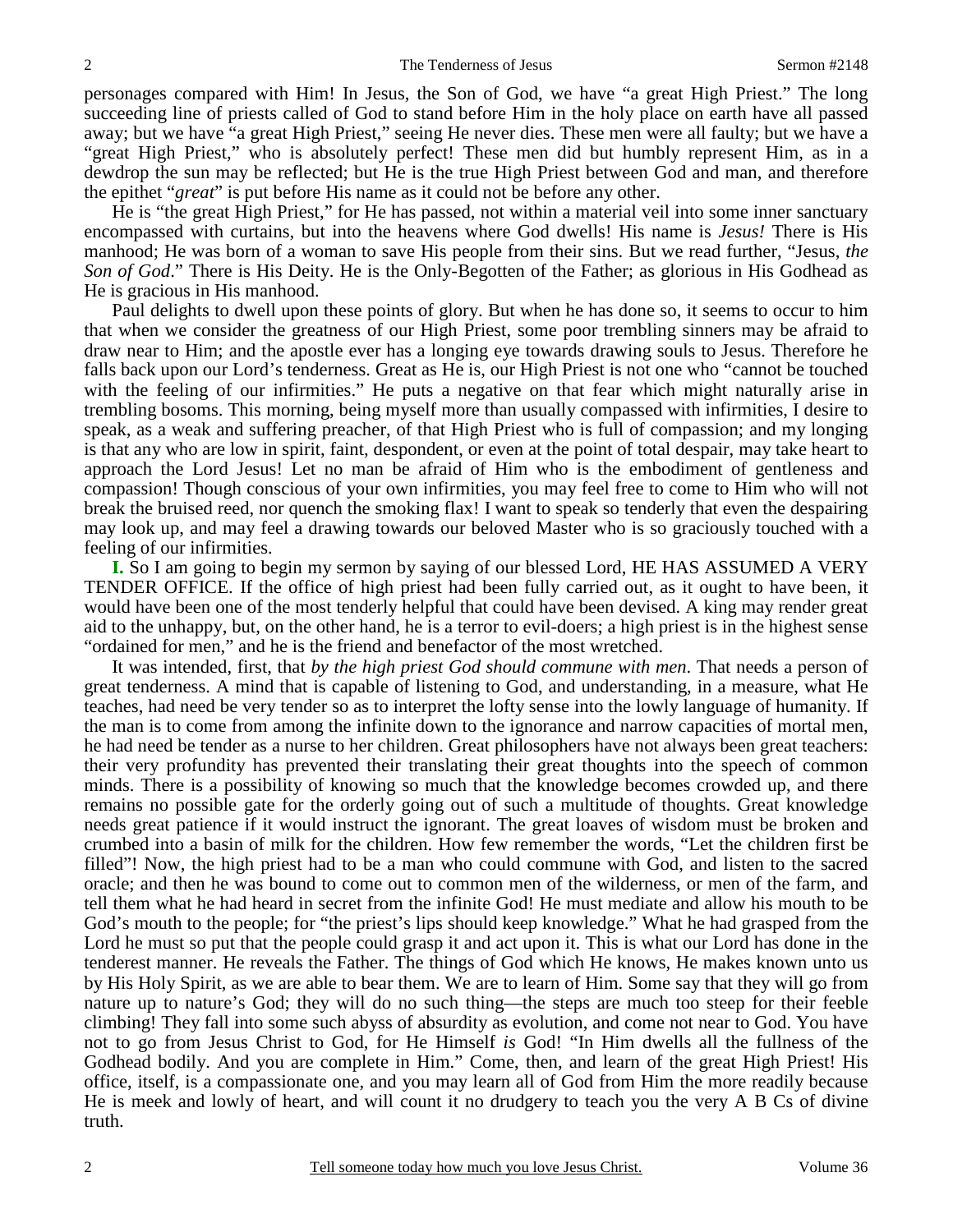#### Sermon #2148 The Tenderness of Jesus

 But a high priest took the other side also; *he was to communicate with God from men*. Here, also, he needed the tenderest spirit to rule his faculties, and to move his affections. He must sit down and hear all the trembling petitions of troubled mothers who had come from the utmost end of Israel laden with their domestic burdens; he must listen to all the complaints of the oppressed, the woes of the afflicted, the trials of the poor, the perplexities of the distracted; and then, as a man of God, he was ordained to take all these things in prayer before the Most High, and in fitter language to present the requests of the broken in heart. What a tender office! How few could carry it out! Even some well-meaning ministers do not seem able to enter into the struggles of a seeking sinner, or into the conflicts of a tempted soul. Those who go to them, that they may enjoy their intercessions, are disappointed. Our High Priest is quite at home with mourners, and enters into their case as a good physician understands the symptoms of his patients. When we tell our Lord the story of our inward grief, He understands it better than we do. He rightly reads our case, and then wisely presents it before the Majesty on high, pleading His sacrifice, that the Lord may deal graciously with us. Beloved, this is what Jesus Christ will do for all who desire to speak with God. He is the "Interpreter, one of a thousand," by whom our sighs will be reported to heaven! If you wish to communicate your needs to the great Father who is able to help in time of need here is the ambassador between earth and heaven who can plead the cause of your soul at that throne from which succor always comes! Is it not gracious on our Lord's part to undertake so tender an office for those who need it so greatly, and have no other way of access to the God of grace?

 But if I understand the high priest's office aright, he had many things to do which come under this general description, but which might not suggest themselves if you did not have the items set before you. The high priest was one who had *to deal with sin and judgment for the people*. We read in Exodus 28:29, "Aaron shall bear the judgment of the children of Israel upon his heart before the Lord continually." In consequence, he was called upon to hear confessions of sin, and pleas for pardon. Many came to him and acknowledged known transgressions, or wished for aid in discovering sins of ignorance. As God's representative, he judged the errors of those who came to offer sacrifice for their sins, and helped them to deal rightly in the things of God. This is a very tender post to occupy. No mere man is fitted to hear, as a rule, the confessions of all sorts of people, and certainly he should not seek to do so. Yet the man whom God calls to feed His flock is forced, at times, to enter into the soul-conflicts of his fellow men, and to hear the mournful story of their wanderings; and he needs great tenderness in so doing. We have a High Priest into whose ears we may pour all the confessions of our penitence without fear. Go and do so! It is a wonderful easement to the mind to tell Jesus all. Men who have consciences that tear them to pieces will find perfect repose follows upon a full pouring out of their soul before the Lord Jesus. Our merciful High Priest will never make a harsh observation, nor ask a rasping question, nor pronounce a crushing sentence. Go to Him, only, for there is none like He. He will come so near to you that you shall unburden your soul at His feet!

 No doubt the high priest was resorted to that *he might console the sorrowful*. It must have been a great relief for those who were of a sorrowful spirit, to go unto the sanctuary of the Lord, and sit at the feet of a man of God who could remind the stricken one of the promises made to meet such sorrow. Only to tell the story was helpful. Mourners often get more comfort from telling their griefs than they do from the remarks of those to whom they unburden themselves. Go to Jesus, dear friend, if a sharp grief is now gnawing at your heart. If it is a trouble which you could not tell to your father or your husband, go to Jesus with it! That holy woman, Hannah, when she sat in the court of the Lord's house, got but little at first from Eli; she was telling her *Lord* her secret; but the aged priest thought that she was drunk, because her lips were moving, and she spoke not aloud! He rebuked her roughly; but when she explained herself, then he bade her go in peace, for her prayer would be granted her; and she went away no more sad. Jesus will make no mistake as to your meaning, dear friend, even though you should be as one drunk with sorrow. Go to your chamber all alone. Tell Jesus your troubles, and He will meet it in the fullness of His compassion and wisdom. Through Him the Comforter shall come to you, and your sorrow shall be turned into joy! Try it. I cannot preach to you this morning with any power of words, but words are not needed if you will put everything to the test which I tell you concerning the tender-hearted Savior. Hasten to lay Rabshakeh's letter before your Lord! Pour out the wormwood, and the gall before Him; He knows their bitterness, and He will surely make them to be swallowed up in victory! This is the purpose of His office, and He will not fail in it.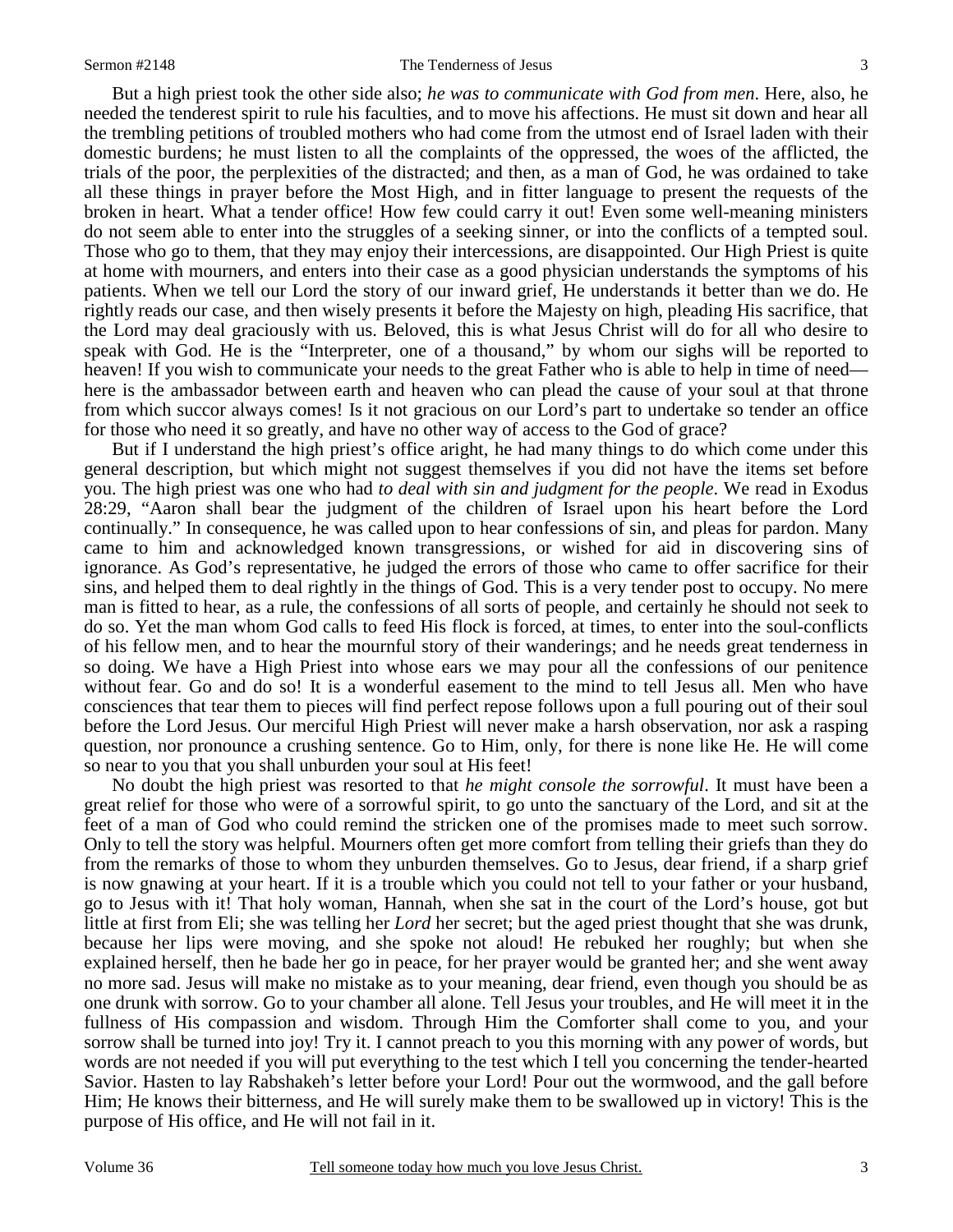The high priest would hear, also, *the desire and wishes of the people*. When men in Israel had some great longing, some overwhelming desire, they not only prayed in private, but they would make a journey up to the temple to ask the high priest to present their petitions before the Lord. Hannah only told Eli her heart's longing after it had been gratified, for she could not have summoned courage to mention so special a desire to a man who had so harshly judged her. She had evidently gone to Shiloh to make petition for a child, since her husband's other wife had been cruel to her because of her barrenness. She told Eli that the Lord had heard her, and then she consulted him as to the dedication of her son to the Lord. My friend, you may have some very peculiar, delicate desire as to spiritual things that only God and your own soul may know, but fear not to mention it to your tender High Priest who will know your meaning, and deal graciously with you!

 It was the high priest's business *to instruct and to reprove the people*. To instruct is delightful, but to reprove is difficult. Only a tender spirit can wisely utter rebuke. Israel's high priest needed to be meek as Moses in his rebukes of the erring. Our Lord Jesus Christ tells us our faults in tones of love. His rebukes never break our heart. He never upbraids in bitterness, though He does so in faithfulness. Oh, the tenderness of Christ! I feel my subject deeply, but I cannot speak it as I would. He has been most gracious in correcting me. I know His word is true: "As many as I love, I rebuke and chasten." We can take anything from Jesus; His hands make the bitter sweet. There are men whom you would shun in the hour of your wounding even though you believe that they would do their best to help you, for you do not feel that you could reveal your heart to them, nor feel happy to be under obligation to them. Their kindness is hard and cold. Their counsel is without the sweetening of compassion. They are as keen as a sword, and as cutting! It may be they are so much above us that we cannot reach up to them, nor expect them to reach down to us. But there are other men, blessed among their fellows, who seem to be like havens for ships; you rejoice to cast anchor under their shelter. You feel, "I could tell that man anything. I know that he would have patience with me, and pity for me, and that his heart would go out towards me." Now, beloved, you will often be disappointed if you select a man or woman to be your confidante; but if you will resort to the Lord Jesus, whom God has commissioned to be High Priest for this very end and purpose, you will find Him just the friend you need! He loves the troubled, for "in all their affliction He was afflicted." He is very careful of the feeble-minded, and of the little ones, for is it not written— "He shall gather the lambs with His arms, and carry them in His bosom, and shall gently lead those that are with young"? When circumstances are peculiarly trying, Jesus is peculiarly tender! When we are grieved, He is gentle. Did you ever hear any of His people say of their Lord, that He is overbearing? Did His spouse, in the song, ever say that her beloved had a rough side to His hand, or a cold place in His heart? He can and does chide, for His love is wise, but he has much pity, and His love knows no limit. His heart is made of tenderness, and His soul melts for love of His chosen. We adore our High Priest, not only for the greatness of His merit, but for the sweetness of His mercy!

 I wish I could fitly speak of Him. But this much I must and will say—Come to Him, and rest in Him, for He calls you. He is near at all times, and in all places, and you can come to Him while you sit in the pew, or when you walk by the way. Come, you that labor and are heavy laden, and lay your burdens at His feet! Come, you whose souls sink down within you under a sense of sin; come to Him who, as your great High Priest, has offered a guilt-removing sacrifice! He sits at the door of the house of mercy: He waits to be gracious. This is my first head.

**II.** Now, secondly, as our Lord Jesus has a tender office, so, next, HE HAS TENDER FEELINGS. "We have not an high priest which cannot be touched with the feeling of our infirmities." Note that it is not said, "touched *by,"* but touched *with*. Many a man can be touched by the sorrow of another, but he is not touched *with* that sorrow. He has feeling, but not fellow feeling. He pities the sorrowing, but he does not sorrow with them. How many of the rich are sorry for the poor, but they were never poor themselves, so they may be touched *by* the woe of poverty, but they are not touched *with* a feeling for it. Our Lord is touched *with* a feeling of our infirmities. You are touched, and He is touched at the same time. A pang shoots through my heart; that pang has been felt by my Lord, also. A grief has stirred the waters of my spirit, and the spirit of the great High Priest has moved in harmony with me. They say, but I know not that it is true, that when the strings of one harp are touched, if there is another harp in the room, it gently responds in unison, though not touched by any hand. Assuredly it is so with the believer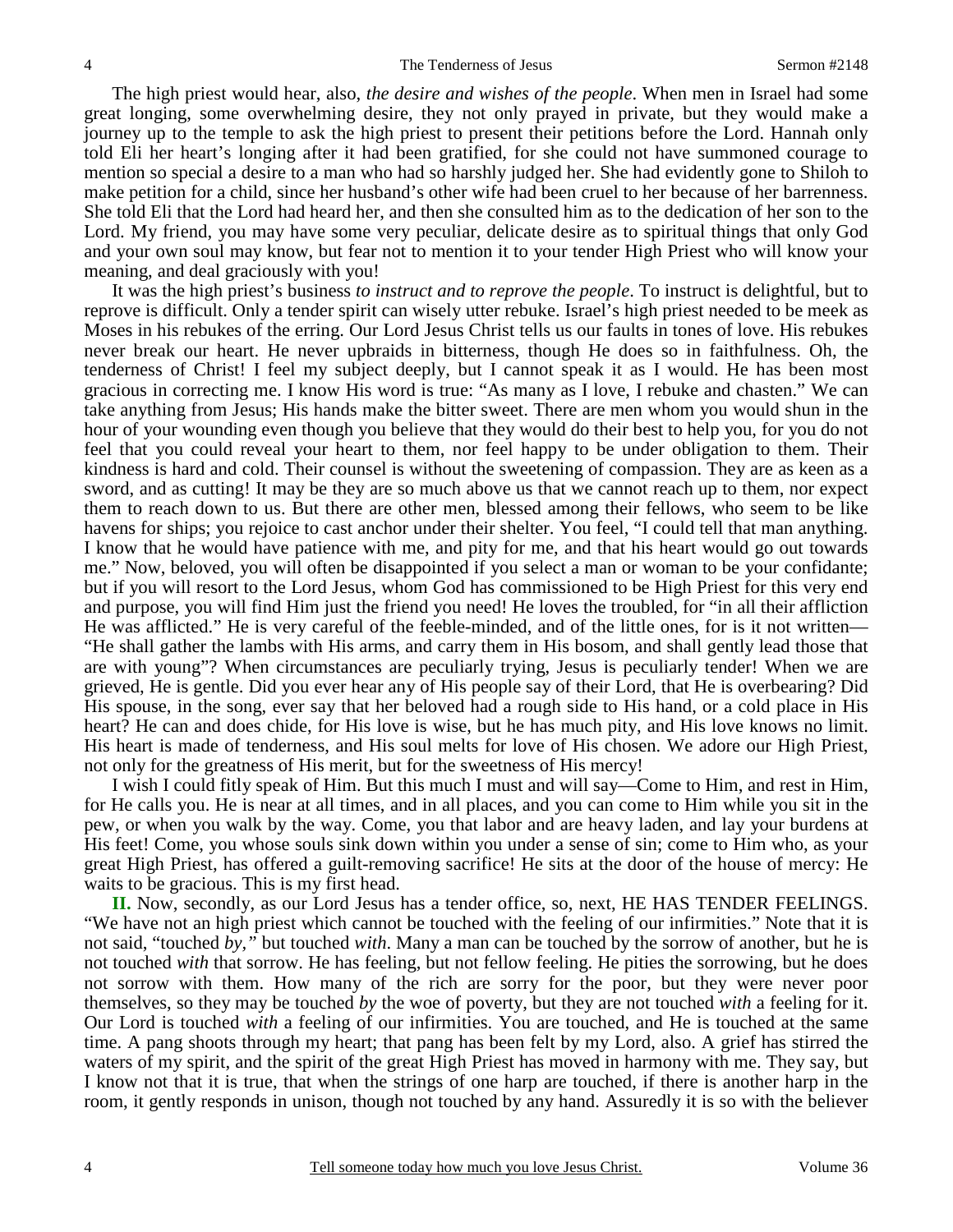and his Lord! Touch any one of His members, and you touch the head of the spiritual body. Your present trouble is upon the heart of our Well-Beloved—

#### *"He, in His measure, feels afresh What every member bears."*

It is not merely true that He is apprised of our infirmities, since the Lord has said, "I know their sorrows," but He "is touched with the feeling of our infirmities." Hold that thought! It is a great matter that our God should note the trials of His people, that His condescending omniscience should concern itself with their everyday distresses! But this word goes further; He *feels* with His people; He is "touched with the *feeling* of our infirmities." The sense of feeling is more intense, vivid, and acute than the sense of sight. It is one thing to *see* pain, but another thing to be touched with the *feeling* of it. Treasure up this view of your Lord's sympathy, for it may be a great support in the hour of agony, and a grand restorative in the day of weakness.

 Note again, "The feeling of *our* infirmities." Whose infirmities? Does not "our" mean yours and mine? Jesus is touched with the feeling of your infirmities and mine! You, my venerable brother, and you, my younger sister; you who have come here from a fresh grave, and you that will return to a bed shortly to be emptied of your dearest one; you that are slandered, and you that are sick; you that can scarcely hold up your head for sadness, and you that are distracted with fear; He is "touched with a feeling of our infirmities." I do not know how you feel about it, but the text draws me very near to all of you who are under infirmities even as I am. We nestle together in that little word, "our." We meet in the hospital ward of that other word, "infirmities." The best of all is that *Jesus* meets us all there, and is touched with the feeling of the infirmities, not only of renowned divines in their pulpits, and of great saints in their closets, but with *"our"* infirmities—even ours, who are "less than the least of all saints."

 Note well that word, "infirmities"—"touched with the feeling of our *infirmities*." If it had only said sorrows, there would have been a sound of the sublime about it. But our Master stoops to "infirmities." He is not only touched with the feeling of the heroic endurance of the martyrs, but He sympathizes with those of us who are not heroes, but can only plead, "the spirit, indeed, is willing, but the flesh is weak." While you are entreating the Lord, thrice, to take away the thorn in the flesh, He is sympathizing with you! Is it not well that it does not say, touched with the feeling of our *patience?* our *self-denial*, our *valor?* but "with a feeling of our *infirmities*"; that is, our weakness, our littleness, the points in which we are not strong nor happy. Our pain, our depression, our trembling, our sensitiveness; He is touched with these though He falls not into the sin which so often comes of them. Hold fast this truth of God, for it may greatly tend to your consolation some day. Jesus is touched, not with a feeling of your strength, but of your infirmity! Down here, poor, feeble nothings affect the heart of their great High Priest on high who is crowned with glory and honor! As the mother feels the weakness of her babe, so does Jesus feel with the poorest, saddest, and weakest of His chosen!

 Why is this, brothers and sisters? Let us think of it a while! *Our Lord has a tender nature*. Some people are not sympathetic, and never will be. Their spirit is not generous. We are all made of clay, but some clay is stiffer and grittier than another; and in some cases very hard grit is in it. Some men have no more feeling than granite. They will say about the collection today, "I shall not give anything to the hospitals. Let the people take care of themselves. If they were thriftier they would have a little laid by for a rainy day, and would not need to have hospitals provided for them." This gentleman can supply wagon-loads of the same sort of hard material. I know you, my friend. I have known you, too, a long time. I was going to say, "I would be happy to attend your funeral," but I will not say so, lest it seem that I am hardening myself under your influence. And besides, there are so many of your order, that one more or less is of no great consequence. You know the people who are always griping against charity, and finding a shilling's worth of reasons why they should not give a penny. Such people will not willingly put anything into the box; but as it will come round to them, anyway, possibly they will do so for fear of being known! Jesus, our Lord, is tender by nature. Amid the bliss of heaven He foresaw the miseries of earth, and resolved to leave His glory that He might come here to rescue man. His innate tenderness brought Him from the throne to the manger, from the manger to the cross!

 Our Lord is not only tender of nature but *quick of understanding as to the infirmities of men*. Lack of sense often prevents men being sensitive and sympathetic. If you have never suffered a disease, you need a little imagination to realize it so as to be touched with the feeling of it. I noticed a very able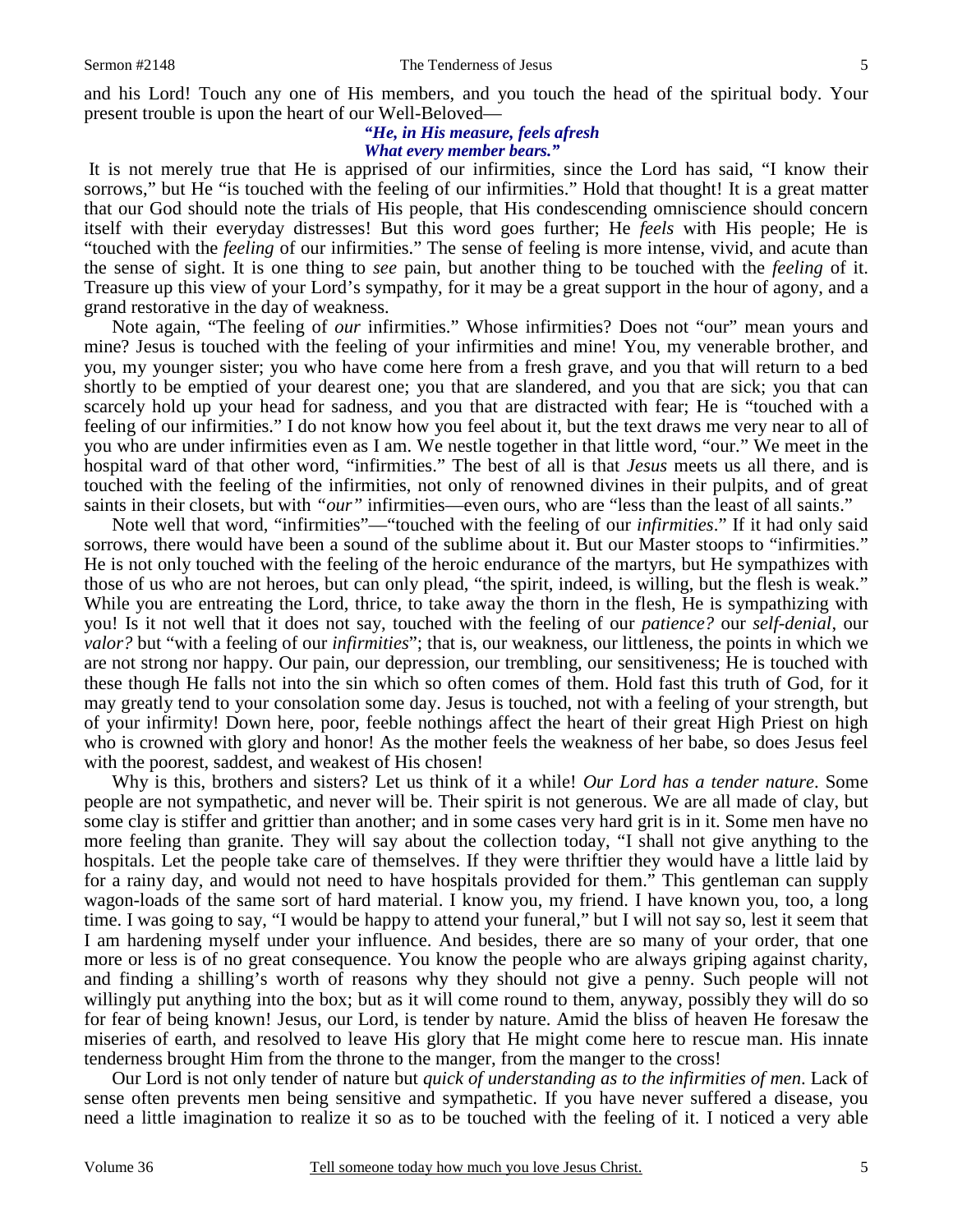address delivered by Mr. Hutchinson before the Lord Mayor, last Friday, in which he advises a person who mourns his lack of sympathy to go for a week to his usual city vocation with a black patch over one eye, or wearing a wooden leg. "If this does not effect the business," he says, "let him choose some leisure day in the country in bright spring and resolutely, for 24 hours, keep a bandage firmly placed over both eyes. His organization is, I fear, in this direction, well-near hopeless, if next morning he does not feel inclined to send a liberal donation to some hospital that has for its mission the prevention of blindness." I have no doubt that improvable persons might be all the better for some such attempt to gain feeling for their fellows. The same doctor thinks that the wearing of a truss, or a spinal apparatus for one day might be a help to tenderness. I will not urge these modes of cure, but the thought is good, and it might be tried in other directions. Suppose the squire of the parish who thinks 10 or 12 shillings abundant wages for a week, should say to his lady, "We have always said that our agricultural laborers have quite enough money to live upon; let us try their fare. We will leave this house for a week, and take one of the old cottages in the village, and live, all of us, on the wages we pay our men." What a capital school for social economy! How well would some people know the value of our silver currency, and of the copper coinage, also! Only we would like members of Parliament to have a longer experience than one week, lest it might be a pleasant change from feasting to fasting! Say six months for the honorable member! This might foster sympathy! Our blessed Lord had real experience; and, beside that, the faculty of being able to put Himself into the place of sufferers, and so to be "acquainted with grief." His quick understanding made Him realize, as High Priest, the sorrows of His people.

 Too many people are *so wrapped up in their own grief* that they have no room in their souls for sympathy. Do you not know them? The first thing when they rise in the morning is the dreadful story of the night they have passed. Ah, dear, and they have not quite eaten a hearty breakfast before their usual pain is somewhere or other coming over them! They must have the special care and pity of the whole household. All the day long the one great business is to keep everybody aware of how much the great sufferer is enduring! It is this person's patent right to monopolize all the sympathy which the market can supply, and then there will be none to spare for the rest of the afflicted! If you are greatly taken up with self, there is not enough of you to run over to anybody else! How different this from our Lord, who never cried, "Have pity upon Me! Have pity upon Me, O My friends!" He is described as "enduring the cross, despising the shame." So strong was He in love that, though He saved others, Himself He could not save! Though He succored the afflicted, none succored Him!

 Men who are *wrapped up in their own glories are not sympathetic*. Is it not a fine thing to spend life in contemplating one's own magnificence? Those who are amazed at their own greatness have no thought to spare for the suffering. "No," says the man, "the masses must obey the laws of supply and demand, and get on as well as they can. Let them do as I have done. I might have been as poor as they are if I had shown as little push and enterprise as they do." The gentleman talks on a great scale, and he has no sympathy for the small woes of common life. His sympathy is needed at home, and his charity begins there; and is so satisfied with its beginning that it never goes any further. Our Lord is at the opposite pole from all this. He never glorified Himself. He "made Himself of no reputation, and took upon Him the form of a servant"; thus displaying the tenderness of His heart.

 Let me say, once more, our Lord is tender to us without any effort; not only because of the reasons I have mentioned, but because *He has made our cause His own*. We are His friends, and does not a friend act tenderly to a friend? We are more than that; we are *married* to Him, and shall not a husband be tender to his spouse? More than that, "we are members of His body, of His flesh, and of His bones"; and shall not the head feel every pain of the members? It must be so! Jesus has so identified Himself with His own redeemed, that He must forevermore be in living, loving, lasting sympathy with them!

**III.** I must now notice very briefly, in the third place, that our LORD HAD TENDER TRAINING. Hear what Paul says of it. He "was in all points tempted like as we are, yet without sin."

 Beloved, *our Lord was tried as we are:* that is one meaning of the passage. As to all manner of bodily ills, He was subject to them all. Hungry, weary, faint, without a place to lay His head, He was tried in all the points to which poverty exposes its victims. "He Himself took our infirmities, and bore our sicknesses." Even to the death-sweat, and the cry, "I thirst!" Jesus has gone along our pathway of pain and grief. No step of it has been spared Him.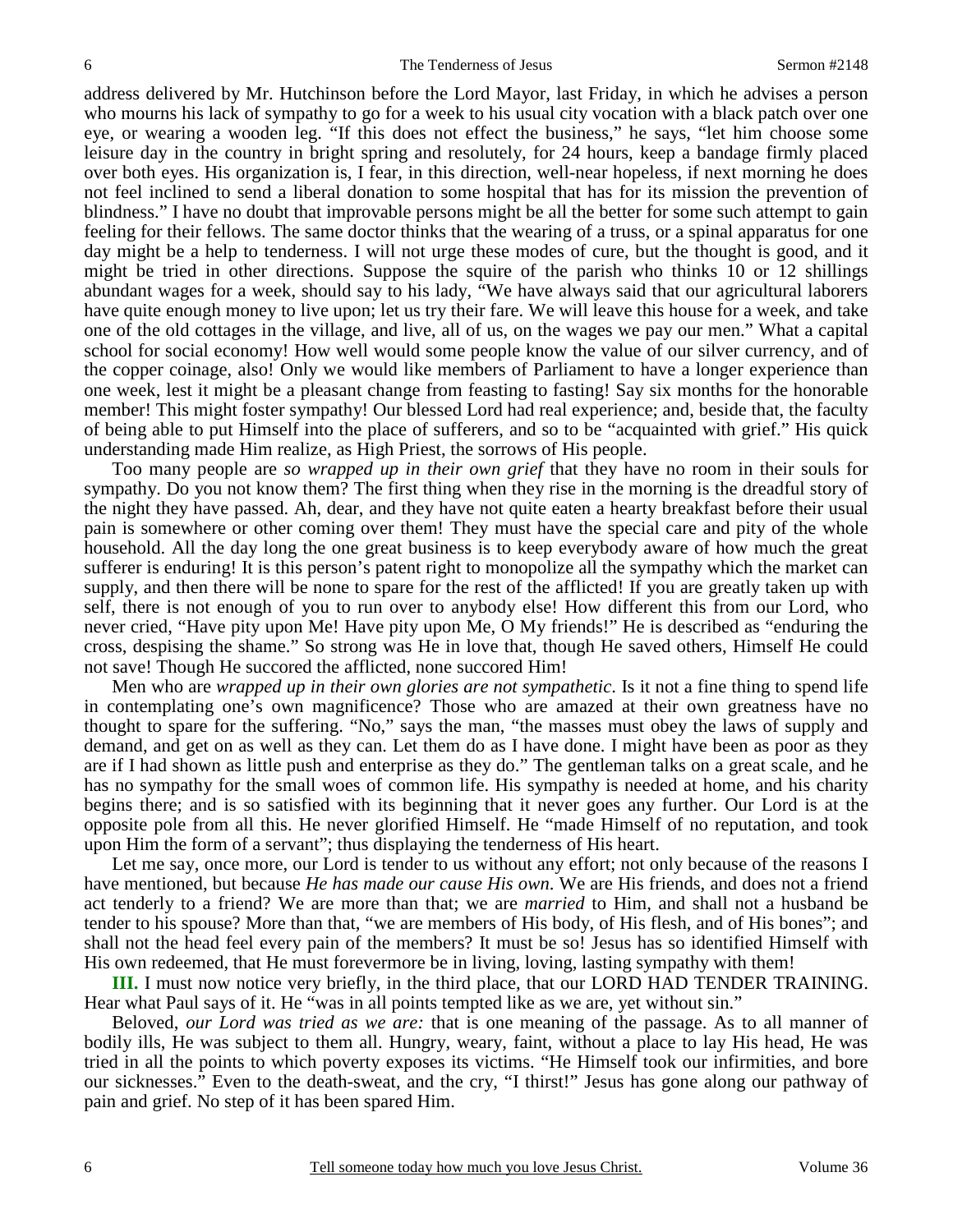Our Lord has been tried *mentally*. There is never an exceeding heaviness, nor a sore amazement, nor a wound of treachery, nor a stab of ingratitude of which He did not feel. The sharpest arrows in the quiver of anguish have been shot at His dear heart. "Oh," says one, "I do not think anybody has been tried as I have been by cruel unkindness." Say not so, for Jesus was forsaken of all, and betrayed by the friend in whom He trusted.

 As to *spiritual* distress, our Lord has been there, also. Where any sinless foot could go, He has gone. The abyss has heard Him cry, "My God, My God, why have You forsaken Me?" Tried in all points from above and from below, from without and from within, He can sympathize with every form of tribulation.

 "Like as we are." Who are meant by the "we"? That again is like the "our"—it means you and I. Jesus Christ passed through a training similar to ours. The discipline of life for all the children is much the same. The first-born is tried as the rest of the household are tried.

 But the text says, "*tempted,*" and that bears a darker meaning than "tried." Our Lord could never have fallen the *victim* of temptation, but through life He was the *objective* of it. He could never have been as tempted as that the sin of a temptation could spot His soul. Far from it! Yet remember that in the wilderness He was tempted to *unbelief*. The evil one said, "*If* you are the Son of God." Most of us know how he can hiss that "if" into our ears. "If you are the Son of God." Upon our Lord that "if" fell painfully but harmlessly. Then came the temptation to help Himself and anticipate the providence of God by selfish action—"Command that these stones be made bread." We, too, have had this rash act suggested to us. The tempter has said, "You could get out of your difficulties by doing a wrong thing do it! It is not a very wrong thing, either; indeed, it is questionable whether it might not be justifiable under the circumstances! In vain will you wait for the Lord; put out your own hand and provide for yourself! The way of faith in God is slow, and you are in pressing need." Our Lord was tempted just like that. When no bread in the house is made the background of a great temptation, remember that our Lord has undergone the counterpart of that temptation.

 Next, the Lord Jesus was tempted to *presumption*. Set on the pinnacle of the temple, He heard a voice saying, "If You are the Son of God cast Yourself down from here, for it is written, He shall give His angels charge over You, to keep You." Are you haunted by a similar suggestion to presume? Is it suggested that you quit your old standing, and try the new notions, or that you speculate in business, or that you profess to understand what God has never taught you? Resist earnestly! Ah, dear friends, your Lord knows all about this, and as He escaped that temptation, you shall do the same.

 Then Satan—how often I have wondered at him—dared to say to Christ, "All these things will *I* give You if You will fall down and worship me." Picture the Lord of angels, with all the royalty of heaven shining on His brow, and the black fiend daring to say, "Fall down and worship *me*.*"* It may be that a like temptation is coming home to you—live for gold, live for fame, live for pleasure—in some form or other worship the devil, and renounce faith in God. "Worship me," says the prince of evil—"take to the new doctrines, practice the current worldliness, leave the Word of God for the wisdom of the philosophers." In some such form will the temptation come, but even though Satan could fulfill his promise, and the entire world should be ours, we are bound to resist unto the death, and we are encouraged to do so by the fact that we are upon the old ground where our Redeemer fought and conquered! He can enter into the distress which this temptation is causing you, for He has felt the same. How the Lord Jesus must have started back with horror from the suggestions of the devil! He never entertained them for an instant, but the mere passing of those temptations over the drum of His ear, and the apprehension of His mind must have caused Him the sharpest wounding; for He hated sin with immeasurable hate.

 Beloved, our Lord has endured so much of temptation that He will be tender towards you this morning, "touched with the feeling of your infirmities," because He was tempted at all points as you are. Even though temptation follows you as the serpent which bites at the horses' heels, your Lord knows it and will deliver you.

**IV.** I am happy to come to my last point, through divine aid. OUR LORD HAS A PERFECT TENDERNESS. As I read the verse—"In all points tempted like as we are, *yet without sin*," I thought I heard you say, "But that is just the pinch of the matter. He cannot sympathize with me in *sin,* and that is my great trouble!" Brother, do you wish that your Lord had become a sinner like yourself? Abhor the idea! It would be blasphemy if understood and indulged. You see at once that you could not wish